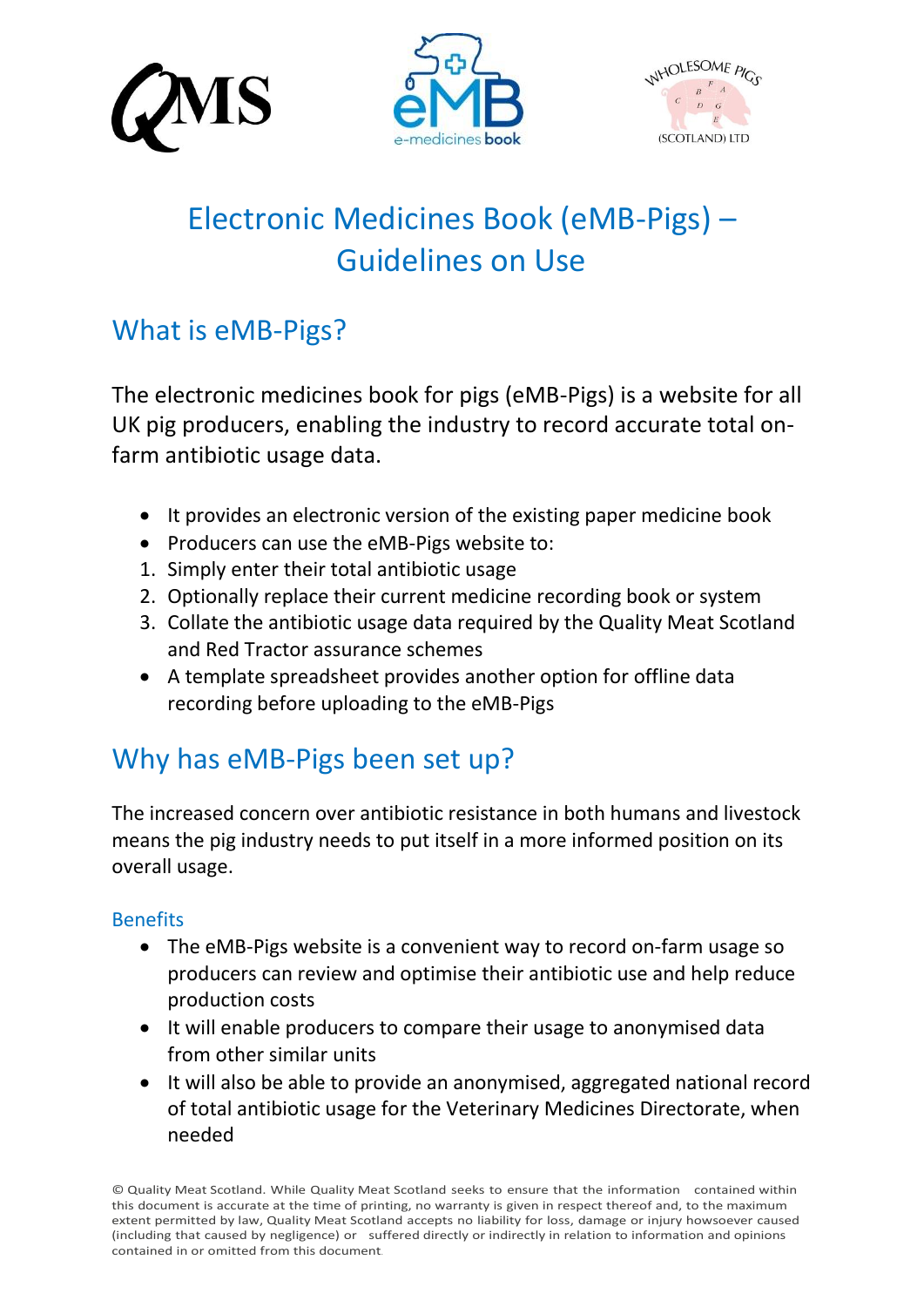# Getting Started

The following steps show you how to submit total antibiotic data.

## Step 1

Registration

Use the following link to obtain a username and password [www.pighub.org.uk](http://www.pighub.org.uk/)

- 1. Click on PRODUCERS which is highlighted in blue or click the Pig icon **You will need your holding number (CPH), postcode and either your PRIMO Herd Mark or slap mark to register where the pigs are kept**
- 2. Complete Producer registration details on the right hand side of the screen
- 3. A username and password will be sent to the email address provided

Note: For producers with more than one holding, once you have registered the first holding, you need to click on Your Holdings on Pig Hub and then Register a new holding. Each additional holding needs to be added this way

### Step 2

In order to login in directly to eMB-Pigs screen which is shown below use the following link [https://emb-pigs.ahdb.org.uk](https://emb-pigs.ahdb.org.uk/)

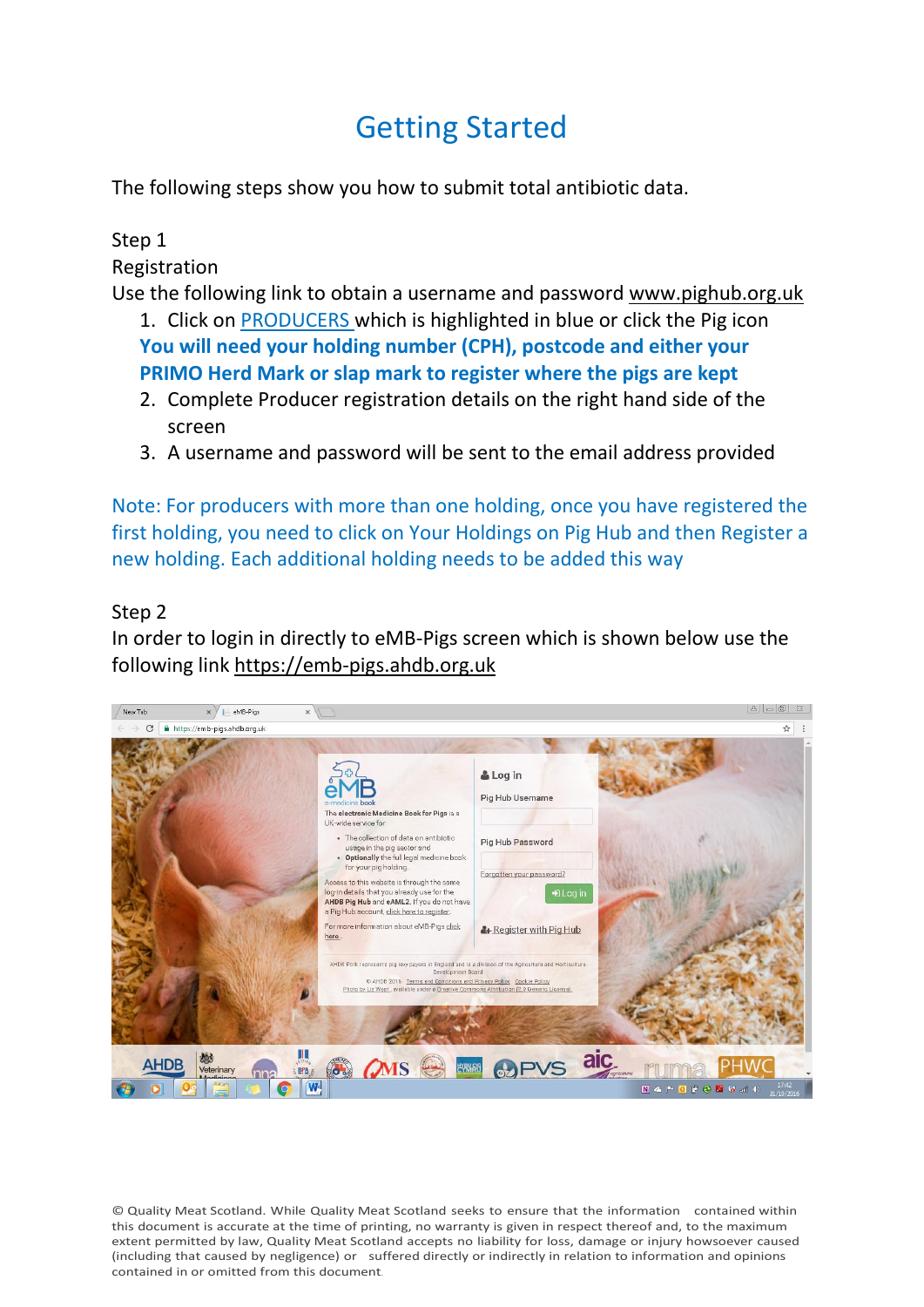Step 3

Once on the eMB-Pigs website

- 1. Confirm that you have read and accepted the terms and conditions
- 2. Click on continue in the Welcome page
- 3. Select your holding number on the *Choose Pig Holding* page
- 4. Click in the blue box on the *Dashboard* to start entering data

|                        | <b>Dashboard</b>                                           | 9 pig hub test producer 1, AL1 3AF, 11/555/1102, AL1112 |                                                                                      |
|------------------------|------------------------------------------------------------|---------------------------------------------------------|--------------------------------------------------------------------------------------|
| 0                      | Welcome to eMB-Pigs.<br>Click here to start entering data. | Alternatively, submit your antibiotic usage             | sing your third party medicine record keeping software. Click here to find out more. |
|                        |                                                            |                                                         |                                                                                      |
| <b>Holding Details</b> |                                                            |                                                         |                                                                                      |
|                        | Holding Number<br>Post Code<br>AL1 3AF<br>11/555/1102      |                                                         |                                                                                      |
|                        |                                                            | Slagmark<br>AL1112                                      |                                                                                      |
| Permissions            |                                                            |                                                         |                                                                                      |

### Step 4

Choose which of the three options for data entry that you want to use. For example, choose *Simple antibiotic data entry* if you only want to provide total antibiotic usage data

|           | 9 pig hub test producer 1, AL1 3AF, 11/555/1102, AL1112<br>There are several ways to submit data to eMB-Pigs. Help me choose.                                              |
|-----------|----------------------------------------------------------------------------------------------------------------------------------------------------------------------------|
|           | Simple antibiotic data entry                                                                                                                                               |
|           | Select this option if you only want to provide total antibiotic usage data. This is the simplest and easiest option. You will still have to keep a separate medicine book. |
|           | $\mathsf{I}$<br>Use eMB-Pigs as my full medicine book                                                                                                                      |
|           | Select this option if you would like to use the eMB-Pigs medicine book to replace your existing medicine records.                                                          |
|           | Use our Excel templates                                                                                                                                                    |
|           | You can use Excel for your record keeping. Choose this option to download the templates to use off-line or to upload data from a completed template.                       |
| $\bullet$ | Alternatively you can submit data using your on-farm record keeping software. Click here to find out more,                                                                 |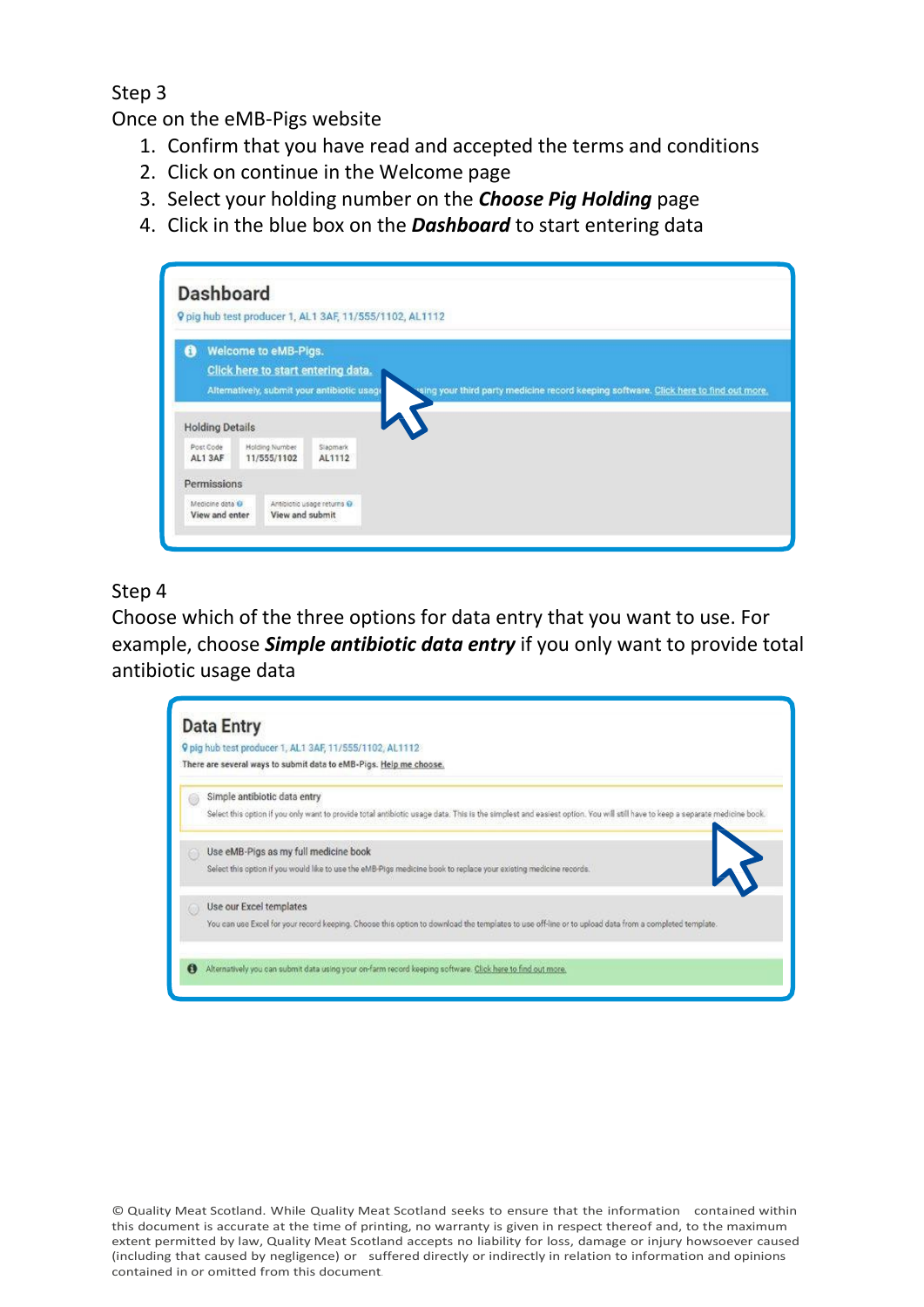Step 5

- 1. First, select the time period which should be 3 monthly periods
- 2. Click on the blue *Add* button to start entering data
- 3. Fill in all the fields with your antibiotic usage data

*NB Information on all antibiotic treatments should be submitted to the eMB-Pigs website, including injectable, in-water, in-feed and skin, eye and ear treatments.*

| Fields required for submission to eMB-Pigs are highlighted vellow. You should also check your legal and Red Tractor/other assurance<br>scheme requirements. |                                                 |       |  |  |  |
|-------------------------------------------------------------------------------------------------------------------------------------------------------------|-------------------------------------------------|-------|--|--|--|
|                                                                                                                                                             | Antibiotic product @ Feed in stock @            |       |  |  |  |
| Product:                                                                                                                                                    | Amoxinsol 50% w/w Powder for Oral Solution<br>× |       |  |  |  |
|                                                                                                                                                             | My product is not listed @                      |       |  |  |  |
| Age group: O                                                                                                                                                | Finishers (13 weeks to finish)                  |       |  |  |  |
| Total quantity used: @                                                                                                                                      | 800                                             | Grams |  |  |  |
| Primary reason for treatment                                                                                                                                | Glassers (suspect)                              |       |  |  |  |
|                                                                                                                                                             | Reason not listed                               |       |  |  |  |
| Data entered in this box will be aggregated, anonymised and sent to the Veterinary Medicines Directorate for national reporting purposes.                   |                                                 |       |  |  |  |

### Step 6

Once you have entered all your data for the 3 monthly time period select *Submit antibiotic usage return* from the menu on the right

| <b>Holding category</b><br>Please select the category which most closely matches your holding type from the drop-down list.                                                                                                                                                                                       |          |          |                        |
|-------------------------------------------------------------------------------------------------------------------------------------------------------------------------------------------------------------------------------------------------------------------------------------------------------------------|----------|----------|------------------------|
|                                                                                                                                                                                                                                                                                                                   |          |          |                        |
| Finisher                                                                                                                                                                                                                                                                                                          |          |          |                        |
| For reporting purposes, farms in the Finisher category will be compared to those in the Breeder to Finisher, Nursery to Finisher and<br>$\bullet$<br>Finisher categories.                                                                                                                                         |          |          |                        |
| Population data                                                                                                                                                                                                                                                                                                   |          |          |                        |
| Please complete the three boxes below, which are used to account for the scale of your pig holding when comparing antibiotic usage.                                                                                                                                                                               |          |          |                        |
| You should enter pig numbers for the period 1st Jan 2016 to 31st Mar 2016.                                                                                                                                                                                                                                        |          |          |                        |
| Number of sows and boars present:                                                                                                                                                                                                                                                                                 | $\Omega$ |          |                        |
| Number of slaughter pigs that have been moved off your holding.                                                                                                                                                                                                                                                   | 10000    |          |                        |
| Number of weaner pigs that have been moved off your holding:                                                                                                                                                                                                                                                      | Q        |          |                        |
| $\bullet$<br>Please ensure that the data you have entered are accurate before clicking Submit return. Once you have submitted this return, you<br>will only be able to edit it (by converting it back to Draft status) for 24 hours. After this time, you will need to contact AHDB Pork to<br>amend your return. |          |          |                        |
|                                                                                                                                                                                                                                                                                                                   |          |          |                        |
|                                                                                                                                                                                                                                                                                                                   |          | x Cancel | <b>√ Submit return</b> |
|                                                                                                                                                                                                                                                                                                                   |          |          |                        |

You will be prompted to enter your holding category and pig population figures before submitting the return